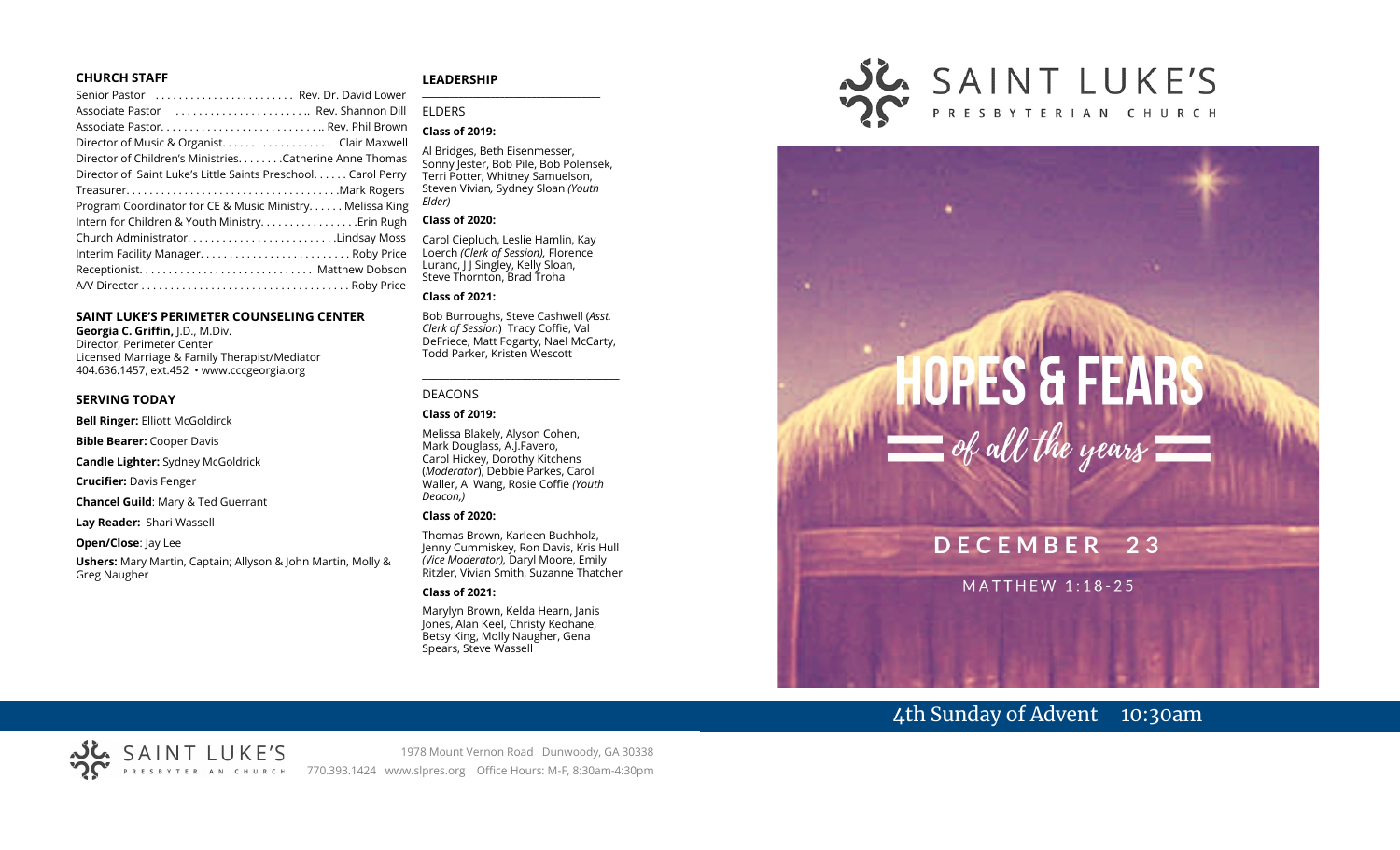

1978 Mount Vernon Road • Dunwoody, Georgia 30338 770.393.1424 • www.slpres.org

# **December 23, 2018**

4th Sunday of Advent

#### **Liturgical Color:** Purple

*Liturgical colors can orient us to the season of the church year and help to engage the sense of sight in worship. Purple marks the seasons of penitence and preparation., Advent and Lent.* 

# **SUNDAY SCHEDULE**

8:15am Chapel Communion Service 9:15am Sunday School 10:30am Sanctuary Worship Service *Nursery available at all services and Sunday School.* 

# MISSION

Responding to God's call and empowered by the Holy Spirit, we invite all to join us in knowing, serving, and sharing Jesus Christ here and around the world.

# VISION

To be a beacon of faith, hope, and love– every member an active disciple in Christ's ministry.

# **WELCOME, GUESTS!**

We are delighted you are worshipping with us.

**DURING** the Welcome, please print the requested information on the Friendship Pad and pass the Friendship Pad down the pew.

**AFTER** the worship service, please join us outside the Sanctuary where our Pastors or a church officer will be available to answer questions and provide you with a loaf of freshly-baked bread.

**FOR MORE** information about our programs, ministries or membership, please contact one of our Pastors at 770.393.1424, or visit our website: slpres.org.

# **THAT ALL MAY WORSHIP**

**ASSISTIVE** A hearing loop is accessible by switching hearing aids to T-coil. Also, large print hymnals and back cushions are available. Please contact an usher for further assistance.

**CHILDREN** are a precious part of our church family, and we welcome them in worship. Worship activity sheets and tactile activities are available on the blue Worship Carts in the back of the sanctuary. Each week, children are invited to walk up for an age-appropriate message during "Tell Us Our Story." After that time, they may remain in worship, go to Faithful Friends (K-2nd) or go to child care (PreK and younger).

# **INFORMATION FOR ALL TARTAN TROT SUPPORTERS**

#### **1 - REGISTER FOR THE RACE**

We need runners! If you are a sponsor, please use the promo code already provided to you by email to take advantage of your complimentary race registrations! It's a perk of being a Sponsor. Use them yourself or give them away. You can register here: [https://raceroster.com/events/2019/16889/tartan](https://raceroster.com/events/2019/16889/tartan-trot-5k10k)-trot-5k10k

## **2 - BECOME A SPONSOR OR PAY YOUR PLEDGE**

There is still time to sponsor. Please feel free to do so online through Realm or using a pledge card. If you have already pledged, just a friendly reminder that you may fulfill your pledge online through Realm or you can drop a check off in the collection plate or the church office. Be sure to write "Tartan Trot 2018" in the memo line.

# **3 - VOLUNTEER**

Look for information about volunteer opportunities in January!

# **4 - CYCLEBAR**

Mark your calendars! Join us at Cyclebar (4794 Ashford Dunwoody Rd, Dunwoody, GA 30338 )at 1:00 p.m. on **Saturday, January 12**. Rides will be \$20 and all proceeds will benefit Tartan Trot. Registration link: <https://bit.ly/2RQwzAm>

**SAINT LUKE'S HOLIDAY HOURS**—The Church office will be closed December 24-26, and December 31-Jan 1.

**MEN'S BREAKFAST, 8:00AM, SATURDAY JANUARY 12—**Please join us for our annual legislative update from our newly elected representatives, Mike Wilensky HD79 and, Josh McLaurin HD51. Considering the changes in our elected representatives in north Atlanta, this should be a very informative discussion. So pull your questions together and plan on joining your fellow members and friends of St Luke's. Please RSVP to [bobschultz9@icloud.com](mailto:bobschultz9@icloud.com) by Wednesday night, January 9. If you have any questions or comments, please contact Tom Loftis at [tomloftis01@gmail.com.](mailto:tomloftis01@gmail.com)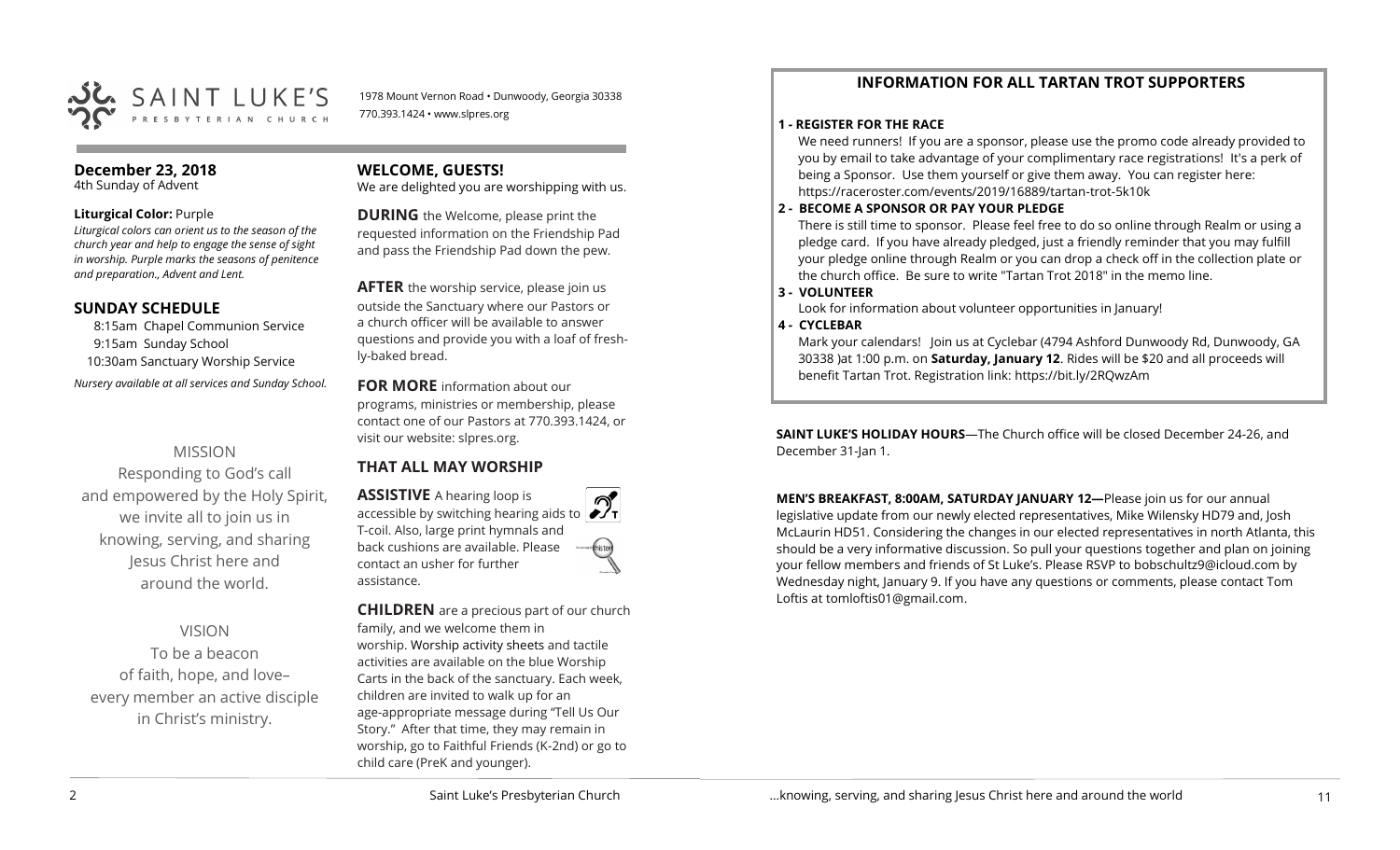# **SAINT LUKE'S LITTLE SAINTS PRESCHOOL & KINDERGARTEN 2019 REGISTRATION DATES:**

**January 22nd** (Church Members); **January 23** (Current Families); **January 24th** (New Families)

For further information and to arrange a tour, please contact Carol Perry, Director: 770.393.1424 x240 or [carolperry@slpres.org.](mailto:carolperry@slpres.org)

**WOMEN'S RETREAT— MARCH 1-3, 2019 AT DILLARD HOUSE** Registration is now open. Join us for a weekend of fellowship, fun and spiritual growth. Rev. Julie Bailey will be our guest speaker. Julie serves as the Director of Alumni and Church Relations at Columbia Seminary. Registration forms are available in the lobby or you can sign up on line at: [https://slpres.org/2019](https://slpres.org/2019-womens-retreat/)-womens-retreat/**.** Deadline to sign up is February 1. Please return registration forms to Melissa King.

**UNDECK THE HALLS—** Please help take down the advent decorations on January 6 after the 10:30 service. Meet Diane Markel on the chancel steps to get instructions.

#### **MARRIAGE RETREAT— FEBRUARY 8-10, 2019**

Whether you are newly married wanting to know more about what's ahead, parents in the midst of busyness looking to reconnect, or just want to have a weekend away with your spouse join us at Calloway Gardens for the **Better Marriages retreat, February 8-10, 2019.**  You can stroll through the gardens, attend workshops designed to enrich your marriage, and meet great people! Register now! For any questions email or call Bob and Christine Crutchfield at 770-364-8079 and [Gafrog01@hotmail.com.](mailto:Gafrog01@hotmail.com) 

**2019 COMMITMENT UPDATE** —We are grateful for the positive and generous response of so many folks to this year's commitment campaign. Pledges as of December 8th totaled \$1,080,157 from 151 individuals or families. So many of you have increased your pledges by 7% or more; just what we requested and prayed for. **THANK YOU for supporting God's work here at Saint Luke's**. Our goal is to reach \$1.368 million, so we are not done yet. Last year we received 200 pledges and our hope is the remaining members who have not turned in their pledges will match or increase their commitment 7% for 2019 if they are able. A 7% increase in giving will allow to us fund our anticipated 2019 budget, more than 7% will allow Saint Luke's to do even more! We are coming to the end of the commitment season and we will begin to finalize budgets for 2019 based on the final results from this year's campaign. To those who have not yet responded, open your hearts and let's make it happen! Submit your pledge via Realm at slpres.org or on the mobile app, send a confidential email to [commitment@slpres.org](mailto:commitment@slpres.org) or by submitting a pledge form to the church office.

# **In Preparation for Worship**

"Life is a constant Advent season: we are continually waiting to become, to discover, to complete, to fulfill. Hope, struggle, fear, expectation, and fulfillment are all part of our Advent experience. The world is not as just, not as loving, not as whole as we know it can and should be. But the coming of Christ and his presence among us—as one of us—give us reason to live in hope: that light will shatter the darkness, that we can be liberated from our fears and prejudices, that we are never alone or abandoned. May this Advent season be a time for bringing hope, transformation, and fulfillment into the Advent of our lives."

*- Anonymou*s

# **Gathering Prayer**

**Prelude** Angels We Have Heard on High *Charles W. Ore* 

# **Chiming of the Hour**

# **Welcome and Announcements**

*If you are new to Saint Luke's today, welcome, we are so glad you are here! We have a gift of fresh bread we would love to give to you as a token of our gratitude. Please introduce yourself after worship to receive your welcome gift.*

*Please take the time now to fill out the Friendship Pads situated at the end of each pew. Write down your names and pass the pad down the pew, so that you may greet your pew neighbors by name and that we may know you are here.*

# **Call to Worship\***

Leader: Christ draws near. **People: A new day is dawning.** Leader: The day of the Lord's reign draws near. **People: A new day is dawning.**

| Opening Hymn #107*             | Awake, Awake, and Greet the New Morn | Soloist, <i>stanza 1</i><br>All, stanzas 2-4 |
|--------------------------------|--------------------------------------|----------------------------------------------|
| Lighting of the Advent Candle* |                                      | Townsend Family                              |

# **Advent Prayer\***

**Gracious God, renew in us this day the promises that light overcomes darkness, hope defeats despair, and joy conquers fear, so that we may live out those promises today and every day. Amen.**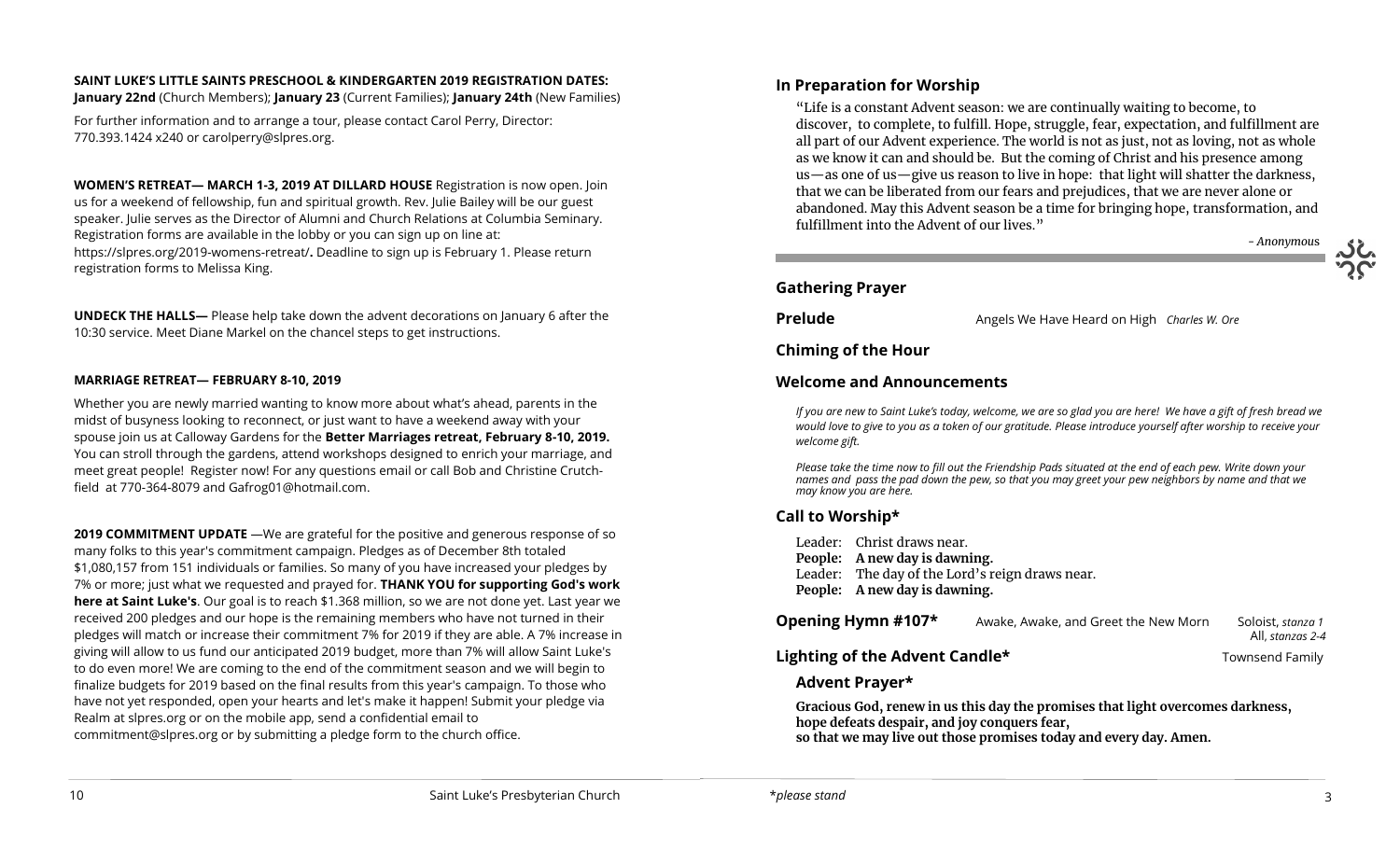# **Song of Praise\*** (refrain from hymn #314)

**Christ, be our light! Shine in our hearts. Shine through the darkness. Christ be our light! Shine in your church gathered today.**

# **Passing the Peace of Christ\***

Leader: May the peace of Christ be with you. **People: And also with you.** 

# **Prayer for Illumination** Shari Wassell

**Scripture Reading** Matthew 1:18-25 on page 1 *of the New Testament*

Leader: The Word of the Lord. **People: Thanks be to God.** 

# **Tell Us Our Story Phil Brown**

*After Tell Us Our Story, parents may walk children 3 and younger to their classrooms in Sheppard Hall. Pre-K, K and 1st graders may gather in the narthex, make a nametag, and follow your teacher up to The Harbor for Faithful Friends.*

| Anthem | O Little Town of Bethlehem H. Walford Davies |  | Chancel Choir |
|--------|----------------------------------------------|--|---------------|
|--------|----------------------------------------------|--|---------------|

| O little town of Bethlehem           |
|--------------------------------------|
| How still we see thee lie            |
| Above thy deep and dreamless sleep   |
| The silent stars go by               |
| Yet in thy dark streets shineth      |
| The everlasting Light                |
| The hopes and fears of all the years |
| Are met in thee tonight              |

For Christ is born of Mary And gathered all above While mortals sleep, the angels keep Their watch of wondering love O morning stars together Proclaim the holy birth And praises sing to God the King And Peace to men on earth

How silently, how silently The wondrous gift is given! So God imparts to human hearts The blessings of His heaven. No ear may hear His coming, But in this world of sin, Where meek souls will receive him still, The dear Christ enters in.

O holy Child of Bethlehem Descend to us, we pray Cast out our sin and enter in Be born to us today We hear the Christmas angels The great glad tidings tell O come to us, abide with us Our Lord Emmanuel. *(Phillips Brooks)* **Clair Maxwell clairmaxwell@slpres.org / 770.393.1424 ext. 227** 

#### **INSTRUMENTALISTS**

**Christmas Eve –** We are looking for musicians to participate in the 9 pm service on Christmas Eve. Contact Clair for more details.

\_\_\_\_\_\_\_\_\_\_\_\_\_\_\_\_\_\_\_\_\_\_\_\_\_\_\_\_\_\_\_\_\_\_\_\_\_\_\_\_\_\_\_\_\_\_\_\_\_\_\_\_\_\_\_\_\_\_\_\_\_\_\_\_\_\_\_\_\_\_\_\_\_\_\_\_\_\_\_\_\_\_\_\_\_\_\_\_

## **WESTMINSTER AND CHERUB CHOIRS**

**Christmas Eve –** We would like as many of our children to participate in singing for our 5 pm service as possible. Contact Clair for more details.

# **CHOIR NEW YEAR**

Make it one of your new year's resolutions to join a choir! There are spaces open in all our groups, and we would love having you join us. Come as often as you are able, and no experience is necessary. Be a part of our church's music ministry!

## **NO rehearsals for any of our choirs on December 26 and January 2.**

# ADULT MINISTRY

**Shannon Dill shannondill@slpres.org / 770.393.1424 ext. 229** 

#### **ADULT SUNDAY SCHOOL**

Individual classes have begun. Please see the website for a full description of each class. (http://slpres.org/program-ministries/adult-ministry/sunday-school) Faith Foundations: Room 232 House to House: Room 203 Seasons of the Spirit: Room 231/233 Soul Food: Room 234/236

 $\mathcal{L}_\mathcal{L} = \{ \mathcal{L}_\mathcal{L} = \{ \mathcal{L}_\mathcal{L} = \{ \mathcal{L}_\mathcal{L} = \{ \mathcal{L}_\mathcal{L} = \{ \mathcal{L}_\mathcal{L} = \{ \mathcal{L}_\mathcal{L} = \{ \mathcal{L}_\mathcal{L} = \{ \mathcal{L}_\mathcal{L} = \{ \mathcal{L}_\mathcal{L} = \{ \mathcal{L}_\mathcal{L} = \{ \mathcal{L}_\mathcal{L} = \{ \mathcal{L}_\mathcal{L} = \{ \mathcal{L}_\mathcal{L} = \{ \mathcal{L}_\mathcal{$ 

## **FRIDAY MORNING MEN'S BIBLE STUDY**

Fellowship and Bible study every Friday from 6:40-8am in the Parlor with Dan Joyce.

## **BIBLE STUDY: "WAYFARERS"**

Come join David, Shannon or Phil as this week's preacher leads a study of the scripture for the upcoming Sunday's worship. Meet on Wednesdays at 10am in the church library.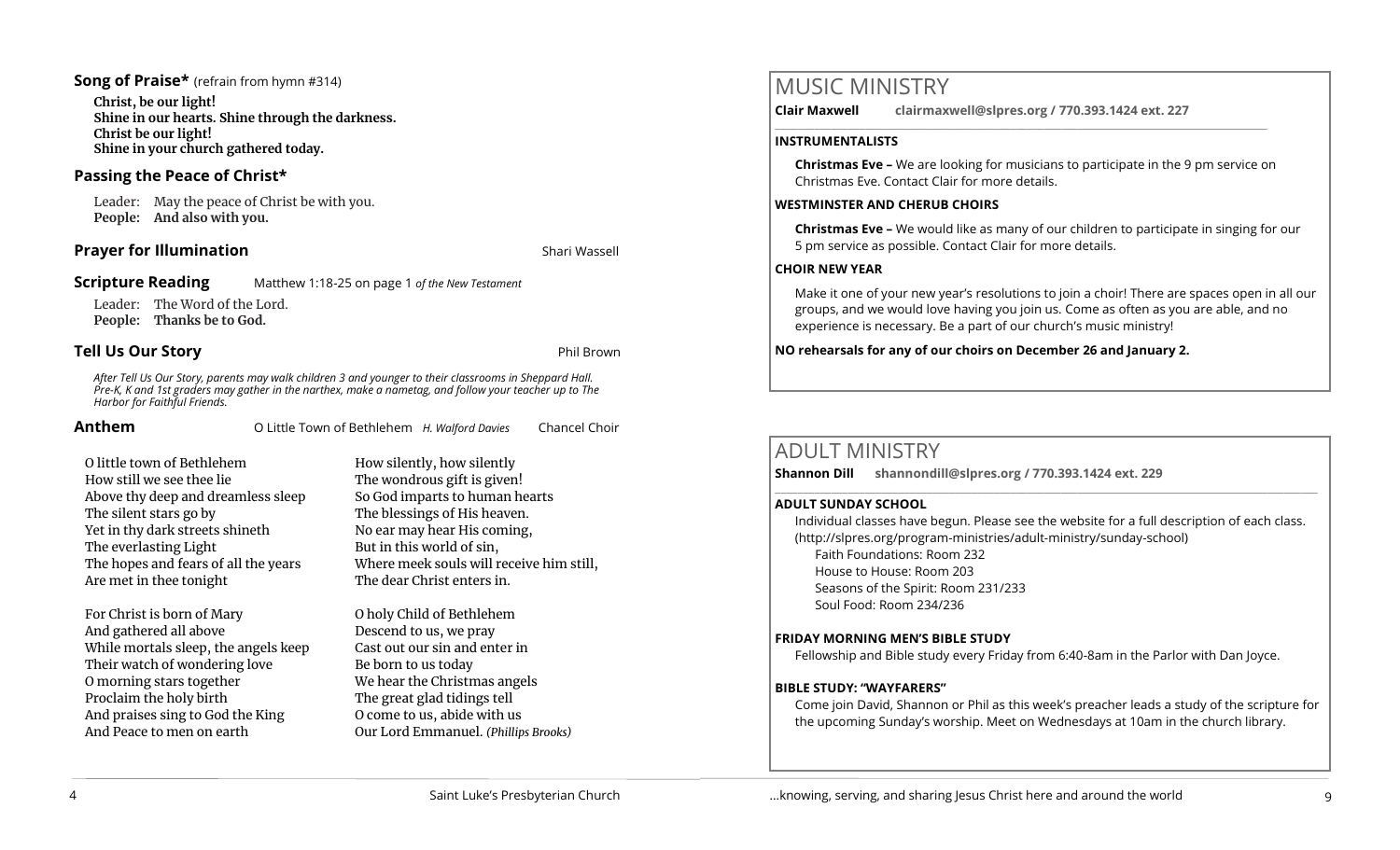# S P L A S H ! CHILDREN'S MINISTRIES

**Catherine Anne Thomas cathomas@slpres.org / 770.393.1424 ext. 228** 

#### **HERE'S WHAT'S COMING UP IN CHILDREN'S MINISTRIES:**

#### **DECEMBER 30**

Sunday School Takes A Break

#### **JANUARY 6—SACRAMENT SUNDAY**

Our next Sacrament Sunday is January 6 and will focus on Communion. All children ages PreK through  $3^{rd}$  grade are invited to join us today and for future worship work shops, held on the **first Sunday of the month,** after Tell Us Our Story at 10:30am worship. We will focus on Communion in January and February; and Baptism will be our topic in March, April, and May. We will learn the hows and the whys of these important sacraments through stories, games, and other activities. For more information, please contact [cathomas@slpres.org.](mailto:cathomas@slpres.org) 

**\_\_\_\_\_\_\_\_\_\_\_\_\_\_\_\_\_\_\_\_\_\_\_\_\_\_\_\_\_\_\_\_\_\_\_\_\_\_\_\_\_\_\_\_\_\_\_\_\_\_\_\_\_\_\_\_\_\_\_\_\_\_\_\_\_\_\_\_\_\_\_\_\_\_\_\_\_\_\_\_\_\_\_\_\_\_\_\_\_\_\_\_\_\_\_\_\_\_\_\_\_\_\_\_\_\_** 

# YOUTH MINISTRY

**Phil Brown philbrown@slpres.org / 770.393.1424 ext. 238** 

## **HERE'S WHAT'S COMING UP IN YOUTH MINISTRY:COLLEGE STUDENTS TO HELP WITH**

\_\_\_\_\_\_\_\_\_\_\_\_\_\_\_\_\_\_\_\_\_\_\_\_\_\_\_\_\_\_\_\_\_\_\_\_\_\_\_\_\_\_\_\_\_\_\_\_\_\_\_\_\_\_\_\_\_\_\_\_\_\_\_\_\_\_\_\_\_\_\_\_\_\_\_\_\_\_\_\_\_\_\_\_\_\_\_

## **DECEMBER 23**

No Youth Group

**JANUARY 6**

Sunday School 9:15-10:15 No Youth Group—we will return January 13!

## **DECEMBER 30**

No Sunday School No Youth Group

# **COMMUNION ON CHRISTMAS EVE**

Every year the session invites college students to serve communion at the 9:00 and 11:00 services on Christmas Eve. Let Phil know if you'd like to serve: [philbrown@slpres.org](mailto:philbrown@slpres.org) or text him.

# **PARENT RETREAT—FEBRUARY 8-10**

A weekend in Montreat, NC focused on parenting kids of all ages. Sponsored by Saint Luke's and other churches around the Southeast. For more information: [www.authenticparents.org](http://www.authenticparents.org)

**Sermon Example 2 "Imminent Immanence (Almost Here)"** David Lower

**Hymn #110\*** Love Has Come

# **Affirmation of Faith\*** Apostles' Creed

**I believe in God, the Father Almighty,**

**Maker of heaven and earth, and in Jesus Christ, his only Son, our Lord; who was conceived by the Holy Ghost, born of the Virgin Mary, suffered under Pontius Pilate; was crucified, dead, and buried; he descended into hell; the third day he rose again from the dead;**

**He ascended into heaven, and sitteth on the right hand of God the Father Almighty; from thence he shall come to judge the quick and the dead. I believe in the Holy Ghost; the holy catholic Church; the communion of saints; the forgiveness of sins; the resurrection of the body;** 

**and the life everlasting. Amen.**

# **Prayers of the People and The Lord's Prayer**

**Our Father, who art in heaven, hallowed be thy Name, thy kingdom come, thy will be done, on earth as it is in heaven. Give us this day our daily bread; and forgive us our debts, as we forgive our debtors; and lead us not into temptation, but deliver us from evil. For thine is the kingdom, and the power, and the glory, forever. Amen.**

# **The Offering Invitation**

*Giving is a tangible sign of worship. If you give electronically, there is a blue, laminated, electronic giving card in the pew rack to place in the offering plate as it is passed.*

**Offertory** A Boy is Born in Bethlehem *Johann Walther*